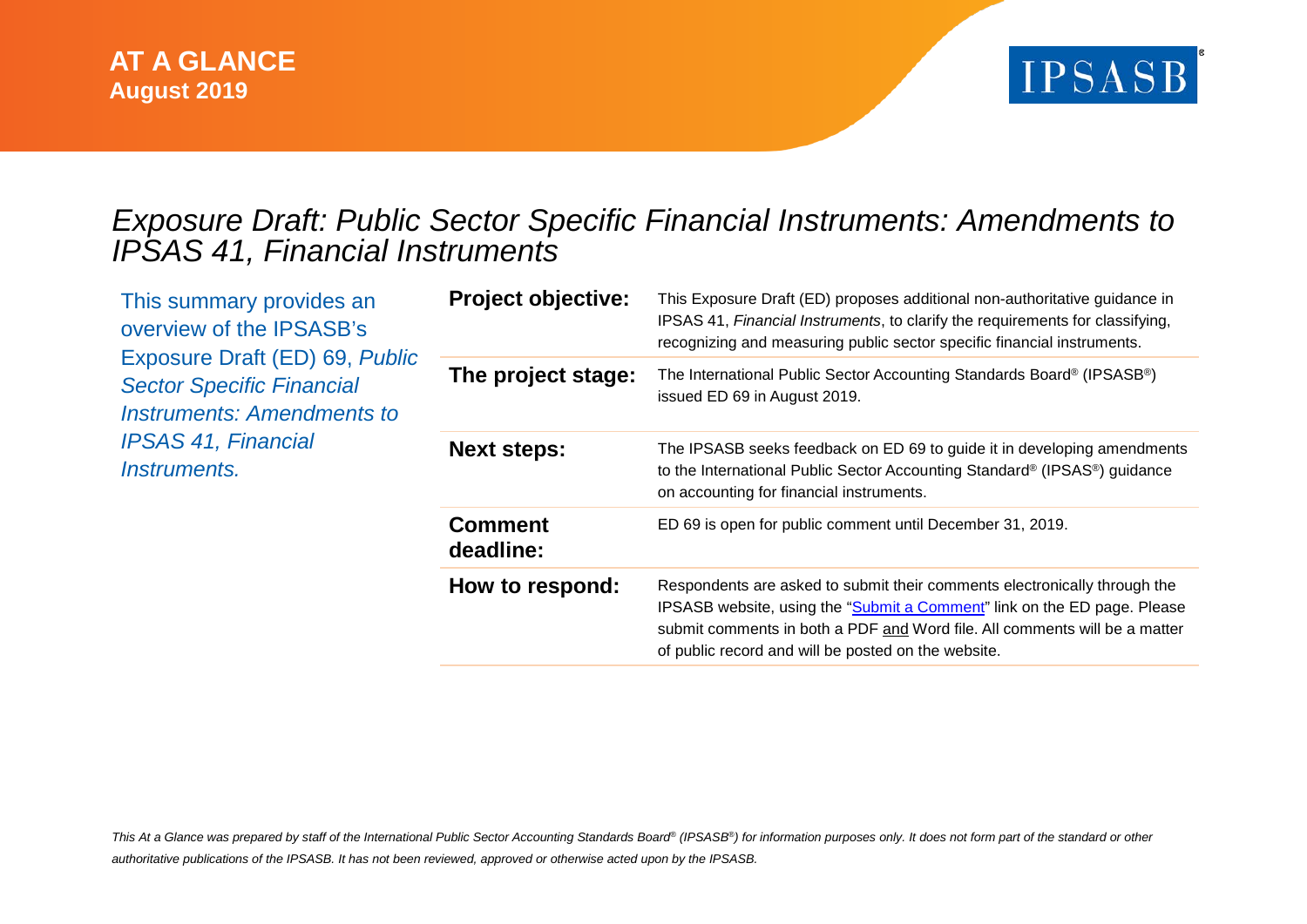# **IPSASB**

## Why the IPSASB Undertook this Project

The objective of ED 69 is to improve and clarify the IPSAS guidance for accounting for public sector specific financial instruments.

#### **Objective: Improve Guidance**

During the IPSASB's project to develop its financial instruments suite of standards, several monetary items unique to the public sector were identified. These monetary items were termed "public sector specific financial instruments" by the IPSASB.

The IPSASB undertook this project in order to improve the relevance, faithful representativeness and comparability of the information that a reporting entity provides in its financial statements about public sector specific financial instruments.

#### **Developing the Consultation Paper**

The IPSASB released a Consultation Paper (CP) in July 2016. This CP considered the issues related to public sector specific financial instruments and possible approaches to accounting for them. The objective of the CP was to initiate a debate about:

- The types of instruments considered to be in scope of the project; and
- Approaches to recognition and measurement.

#### **Developing Exposure Draft 69**

ED 69's objective to improve financial information about public sector financial instruments remains consistent with the objective of the July 2016 CP. However, based on the clear feedback provided by respondents to the 2016 CP, ED 69 takes a practical approach to achieving this objective.

The CP respondents noted:

- The scope of the CP should be maintained; and
- When public sector financial instruments meet the definition of a financial asset or financial liability, they should be accounted for by applying existing principles.

ED 69 therefore focuses on expanding on existing principles when a public sector specific financial instrument is a financial asset or financial liability as defined in IPSAS.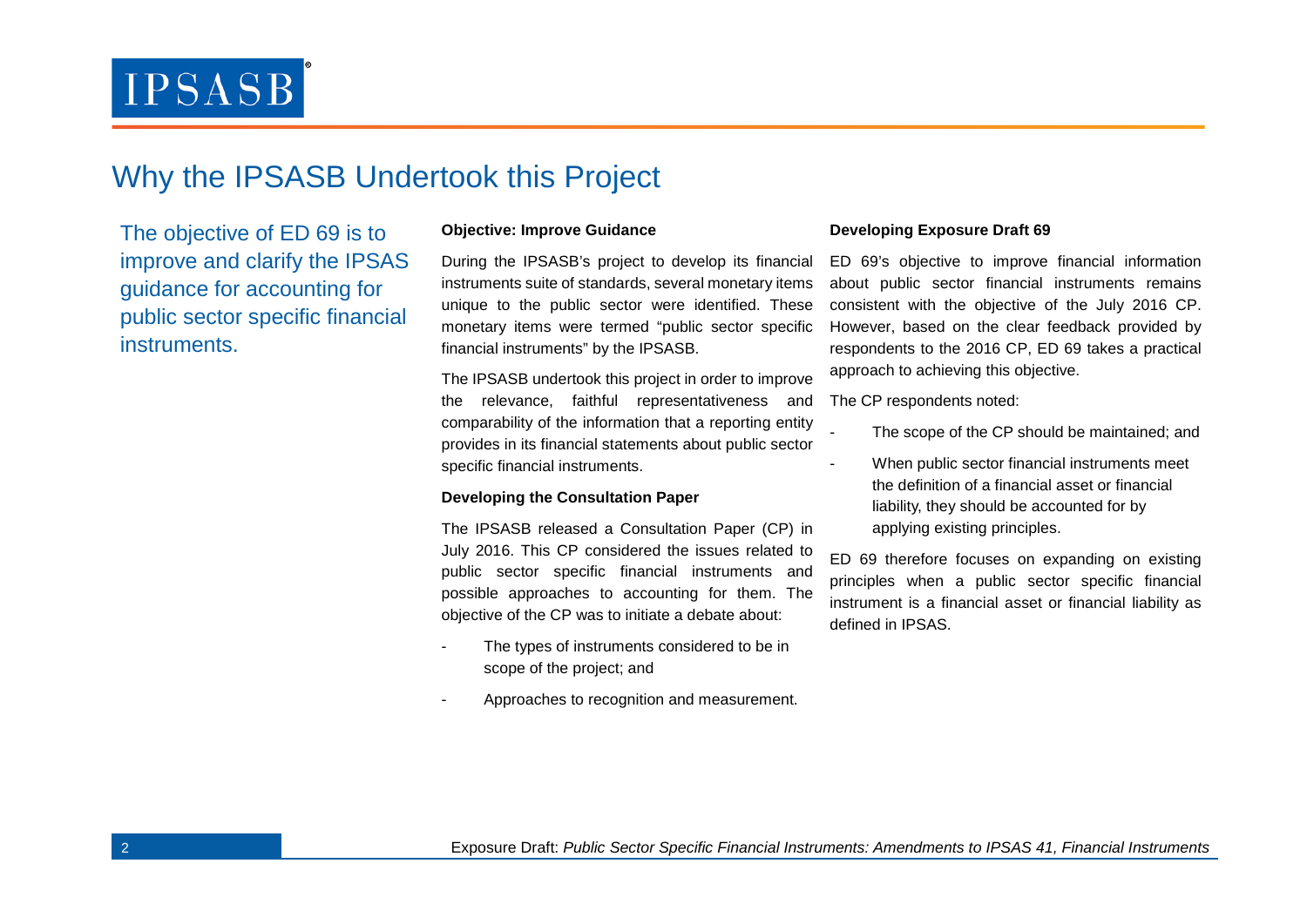# **IPSASB**

## Project Scope and Output

ED 69 enhances principles in the existing financial instruments guidance as a practical way of addressing stakeholder concerns.

### **IPSAS 41 Guidance Clarified**

ED 69 proposes clarification of existing guidance for the four public sector instruments in scope of the project:

- Monetary gold;
- Currency in circulation;
- IMF quota subscriptions; and
- IMF Special Drawing Rights (SDRs).

#### *Monetary gold*

Monetary gold has similar characteristics to a financial asset. ED 69 proposes adding guidance in IPSAS 41 clarifying it is appropriate to account for monetary gold by applying the financial asset principles in certain circumstances.

*Currency in circulation, IMF quota subscriptions and SDRs*

Currency in circulation, IMF quota subscriptions and SDRs all meet the definition of a financial instrument. ED 69 proposes adding implementation guidance and an illustrative example to IPSAS 41 to support stakeholders accounting for these instruments.

**Figure 1: Treatment of Public Sector Specific Financial Instruments in ED 69**

| <b>Instrument</b>              | <b>Type of guidance</b>        | <b>Treatment in ED 69</b>              |
|--------------------------------|--------------------------------|----------------------------------------|
| <b>Monetary Gold</b>           | Implementation<br>Guidance     | Amendment to IPSAS 41<br>(IG B. 1.A)   |
| <b>Currency in Circulation</b> | Implementation<br>Guidance     | Amendment to IPSAS 41<br>(IG B. 1.1.1) |
| <b>IMF Quota Subscription</b>  | <b>Illustrative</b><br>Example | Amendment to IPSAS 41<br>(IE 32)       |
| <b>Special Drawing Rights</b>  | Implementation<br>Guidance     | Amendment to IPSAS 41<br>(IG B. 1.1.2) |

Adding guidance in IPSAS 41 specifically addressing public sector specific financial instruments facilitates the preparation of financial reporting information that is relevant, faithfully representative and comparable for these important public sector transactions.